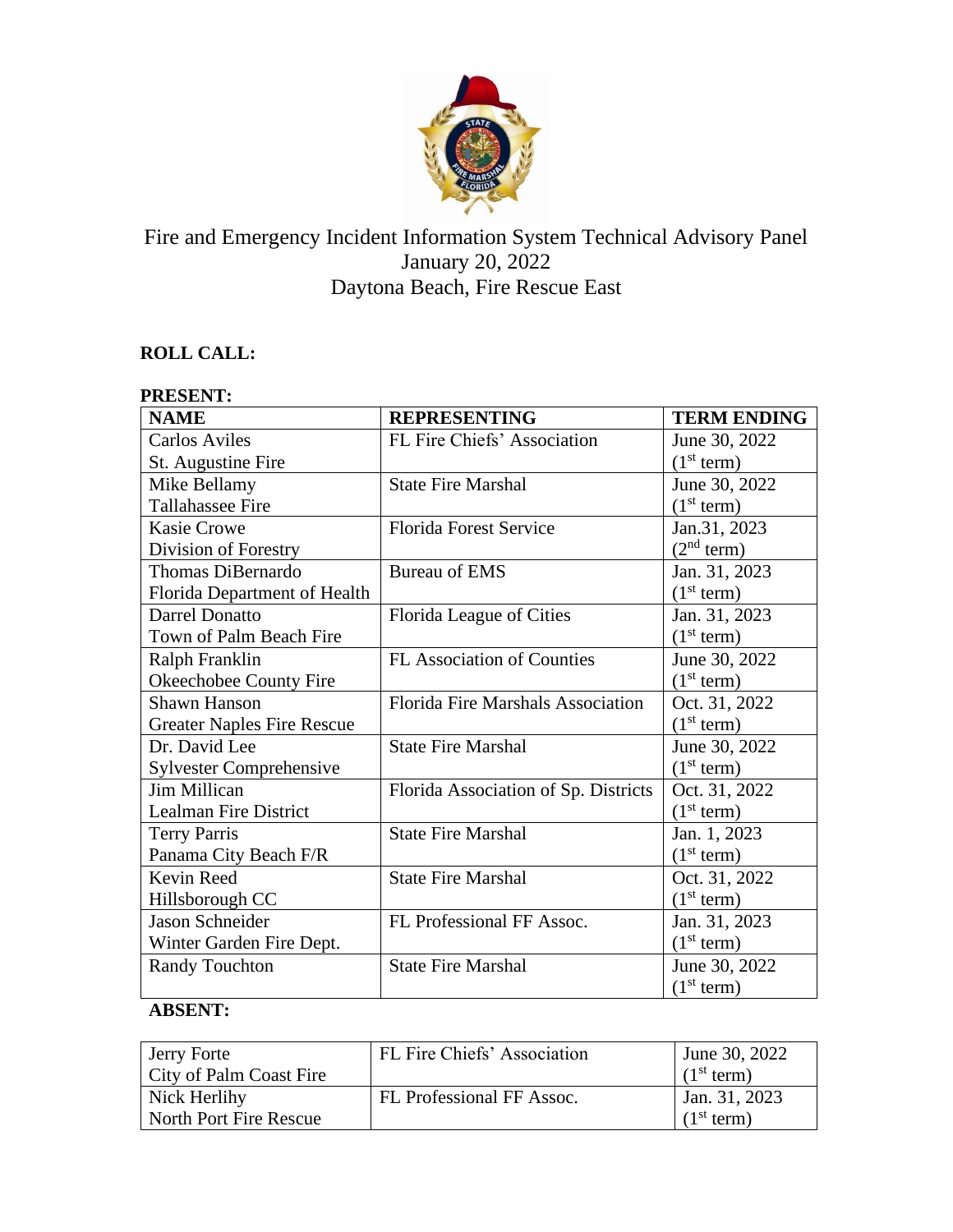The Fire and Emergency Incident Information System Technical Advisory Panel meeting was called to order.

**On a motion duly made**, the minutes from the Fire and Emergency Incident Information System Technical Advisory Panel held on November 17, 2021 were approved.

## **Motion carried**.

**REPORT FROM DIVISION:** *given by Julius Halas, Director*

- Introduction of new member, Terry Parris, Panama City Beach Fire Rescue, replacing Teresa Kinstle.
- A Certificate of Appreciation will be issued to Teresa Kinstle (in person) for her years of service to FFIRS and FFESTC.
- Grants
	- o This year alone, approximately 15 million going through the Division of State Fire Marshal
		- 2 million University of Miami for Firefighter Cancer Research. In last six years, over 8 million spent on this research
	- o Volunteer Firefighter Assistance Grant will be 1 million for this fiscal year
	- o Fire Construction and Equipment Grants is 11.25 million for this fiscal year.
	- o Florida Cancer Decontamination Equipment (recurring category) last year was 250,000, this year it is 500,000 – this grant has a 25% local match.
	- o Advanced Cancer Decontamination Grant is up to 750,000, which also has a 25% local match.
- January has been named "Firefighter Cancer Awareness Month" (Director Halas presented the Proclamation to the Panel)
- Annual Report 2020 is complete (handouts provided)
- The Bureau of Fire Standards & Training is conducting a "clean up" in FCDICE of fire departments to ensure a more accurate list of reporting departments.

## **REPORT FROM FFIRS:** *given by Melissa Dembicer*

- FFIRS Section is experiencing staffing shortages
	- o Statistician position (which has been vacant) will be reclassified to an IT position which will work with Tableau and the Annual Report and "real time" data
	- o Position has been advertised and interviews will be done in mid-February
- Auditing of FCDICE department data is ongoing, no specifics to report at this time.
- 2021 Annual Report timeline will be shorter as to be more useful, changes will be presented soon
- (Julius Halas) with the support of IT, a place holder for \$380,000 has been put in place in the budget for every fire department to have access to Tableau.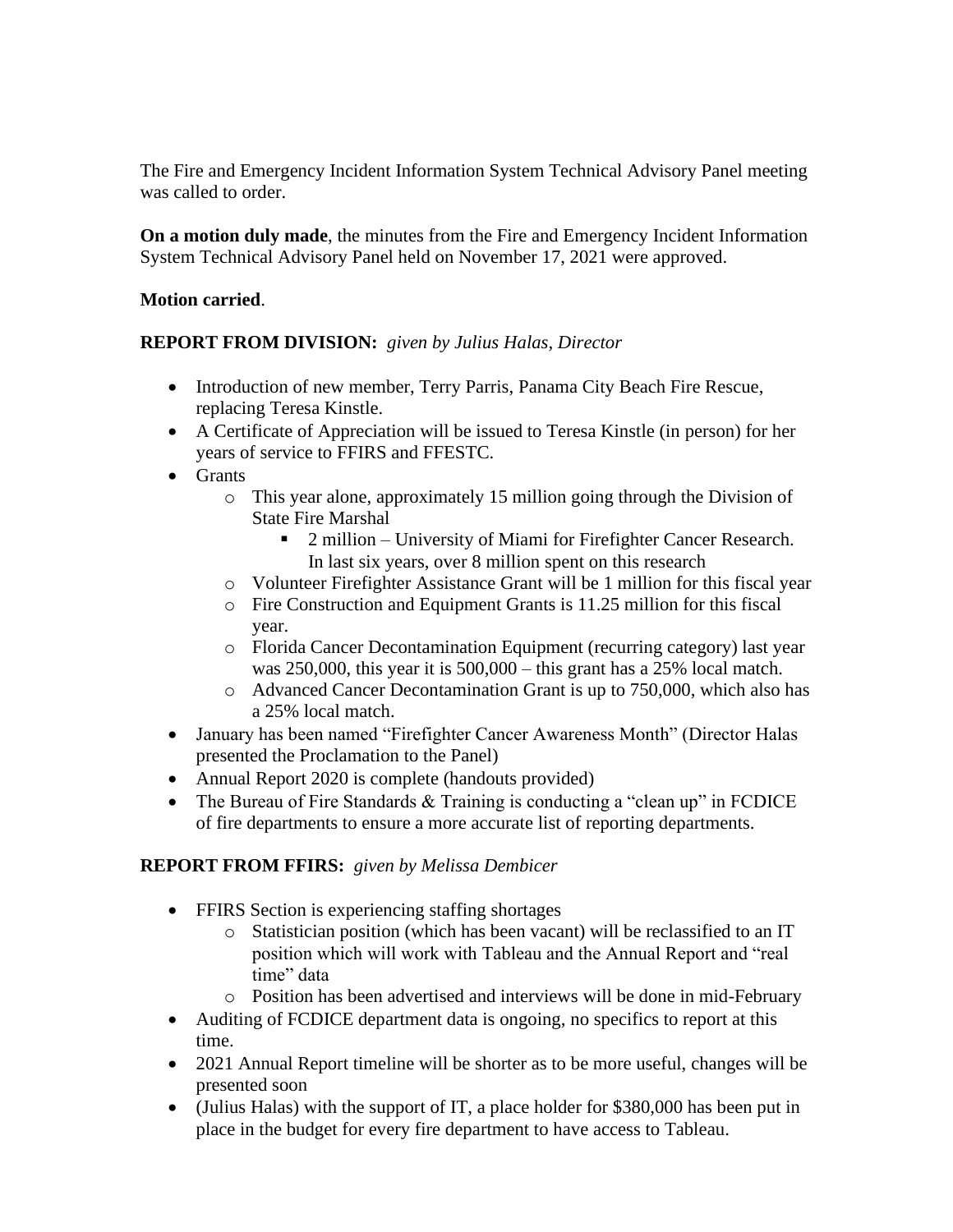• Connection issue with NFIRS still being worked on. USFA is under new leadership.

## **REPORT FROM EMS:** *Tom DiBernardo, Florida Department of Health*

- Concluded 2021 with 4.5 million records
	- o Now have 590,000 crash vehicle records/police reports and a little over 57,000 trauma center records. With Biospatial, all three data sets are now connected.
- Workforce
	- o Looking at cleaning up employment data and are now requesting quarterly demographic files

#### **OLD BUSINESS:**

Update on non-reporting departments – not yet available

#### **NEW BUSINESS:**

**On a motion duly made**, Shawn Hanson was voted Chairman  $(2^{nd}$  term), of the Fire  $\&$ Emergency Incident Information System Technical Advisory Panel.

#### **Motion carried**.

**On a motion duly made,** Randy Touchton was voted Vice Chairman (2<sup>nd</sup> term), of the Fire & Emergency Incident Information System Technical Advisory Panel.

#### **Motion carried.**

**Mike Bellamy** – Reporting critical incidents within the fire departments incident management systems.

It is not commonplace around the state for departments to indicate when incidents are critical. Tallahassee Fire is now tracking that.

Requesting from the Bureau, a summary from departments from around the State that are systematically tracking and reporting critical incidents.

2018, Worker's Comp Law was amended with the PTSD Bill that provides for benefits/treatment for first responders (who qualify) through certain qualifying incidents (identified by law)

This will not only help safety officers within the departments but will give insight to "clusters" of personnel who have responded to multiple critical incidents and be able to address.